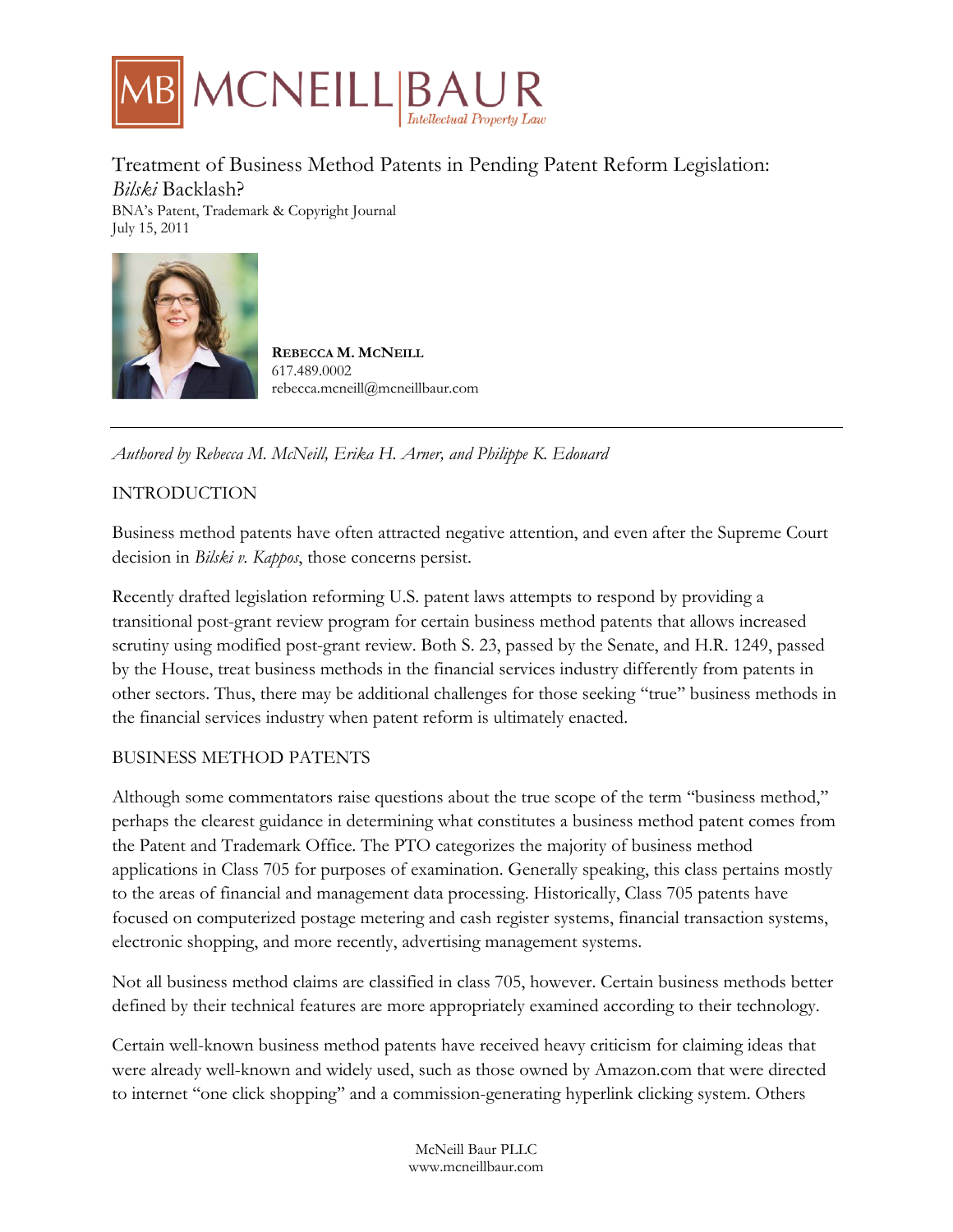have been criticized due to their broad scope, including a method for enticing customers to order additional food at a fast food restaurant and systems for toilet reservations. *See In re Bilski*, 545 F.3d 943, 1004, 88 USPQ2d 1385 (Fed. Cir. 2008) (en banc) (Mayer, J., dissenting) (77 PTCJ 4, 11/7/08).

This criticism is somewhat representative of the criticism facing business method patents in general and why they can be so controversial. The notion that one could obtain a monopoly on practices that have already been used in the industry is extremely unsettling. Furthermore, certain businesses that have been relying on these practices as trade secrets for years may infringe the rights of a subsequent owner of a business method patent.

The growth of these so-called ''dubious'' patents has been attributed in part to the Federal Circuit's decision in *State Street Bank & Trust Co. v. Signature Financial Group Inc.*, 149 F.3d 1368, 47 USPQ2d 1596 (Fed. Cir. 1998) (56 PTCJ 346, 7/30/98). The disputed patent claimed a data processing system for managing an investment portfolio involving organized pooled mutual funds. At issue was whether the patent was invalid under 35 U.S.C. § 101 for claiming non-statutory subject matter. The Federal Circuit held that while mathematical algorithms could not be patented if they expressed merely abstract ideas, they did constitute patentable subject matter if they produced a useful, concrete, and tangible result, even if that result was expressed in numbers.

The holding in *State Street* has been widely criticized as opening the floodgates for patents of dubious quality to distort the patent landscape. Federal Circuit Judge Haldane Robert Mayer has commented, "State Street has launched a legal tsunami, inundating the Patent Office with applications seeking protection for common business practices. Application for Class 705 patents increased from fewer than 1,000 applications in 1997 to more than 11,000 applications in 2007.'' *Bilski*, 545 F.3d at 1004 (Mayer, J., dissenting).

It was in this ''legal tsunami'' of dubious patents that many looked to the Federal Circuit, and subsequently, the Supreme Court to clarify the law on business method patents in the seminal line of *Bilski* cases.

# BILSKI

Applicants Bernard Bilski and Rand Warsaw sought a patent on a method of hedging the risk of price fluctuations of commodities in the energy market. The method did not require the implementation of any digital computer or other machine. The PTO rejected the application under Section 101 for claiming nonstatutory subject matter.

On appeal, the Federal Circuit affirmed the rejection en banc, strictly applying the new ''machine or transformation'' test and eschewing the ''useful, concrete, and tangible result'' test of *State Street*. Under the "machine or transformation" test, a claimed process is patent eligible if it is tied to a particular machine or apparatus or the process transforms a particular article into a different state or thing. Having failed both these prongs, the claimed invention was not patentable subject matter under Section 101.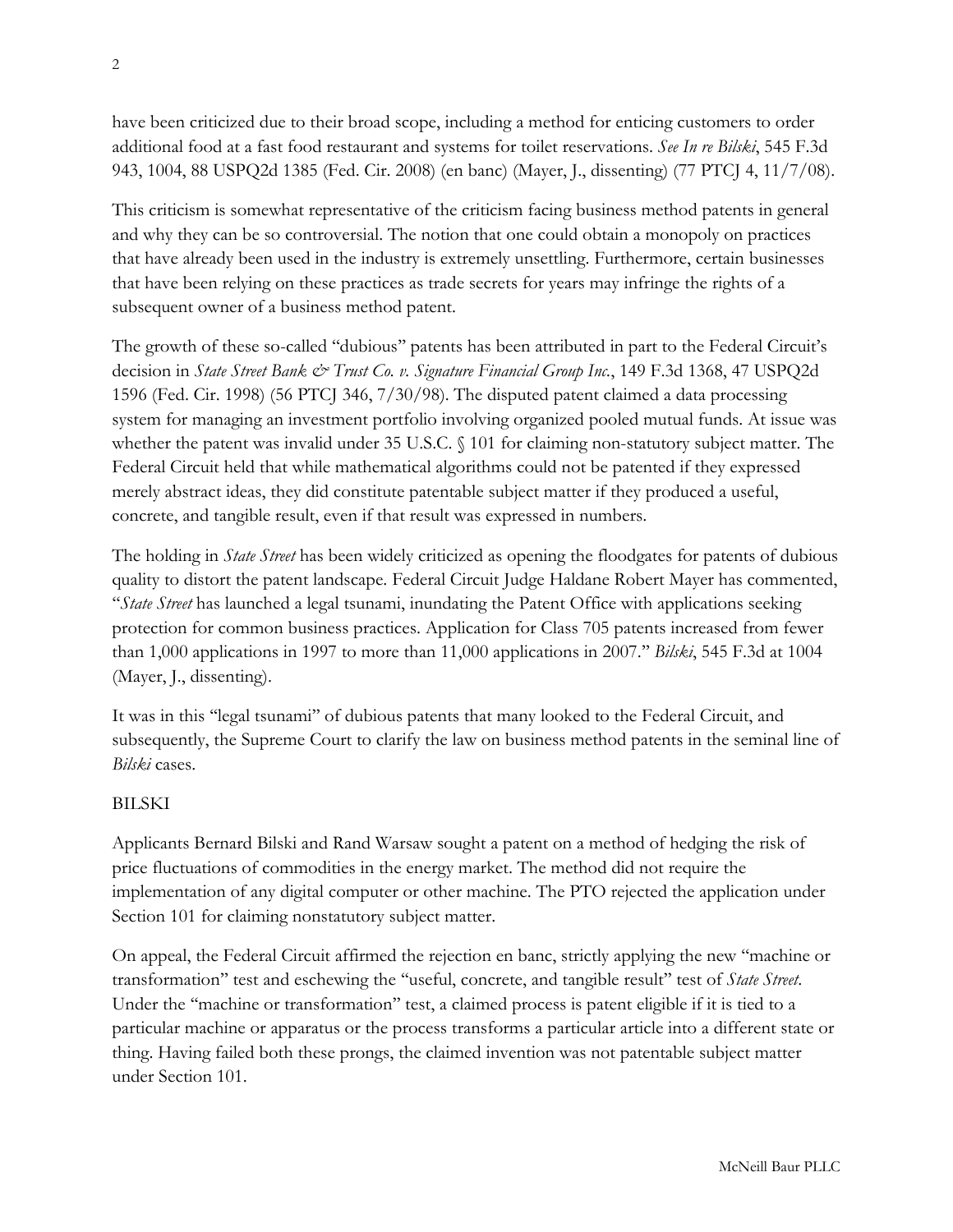The Supreme Court granted certiorari and held that as an abstract idea, the claimed invention was not patentable. The Court also rejected a strict application of the Federal Circuit's ''machine or transformation'' test.

The Supreme Court's decision did not invalidate the multitude of business method patents already issued or threaten patent applications still pending. Rather, the court invited the Federal Circuit to consider the appropriate way to evaluate business method patents. Due to the lack of guidance from the courts, the time was perhaps ripe for intervention by Congress.

### LEGISLATION IN THE WAKE OF BILSKI

Sen. Patrick J. Leahy (D-Vt.), in reference to business method patents, stated, ''It is still unclear whether the subject matter of these patents qualifies as patentable subject matter under current law. Patents of low quality and dubious validity . . . are a drag on innovation because they grant a monopoly right for an invention that should not be entitled to one under the patent law.'' 112 CONG. REC. S1360, 1363 (daily ed. Mar. 8, 2011) (statement of Leahy).

The Supreme Court decision did not go as far as some people had hoped. In a press release, Leahy commented, ''In *Bilski v. Kappos*, the Court unanimously affirmed the judgment of the Federal Circuit that the application for a patent on a business method should be rejected. The Court's opinion, joined by only five of the Justices, however, needlessly left the door open for business method patents to issue in the future, and I am concerned that it will lead to more unnecessary litigation.'' Press Release (June 28, 2011) (available at http:// leahy.senate.gov/press/press\_releases/release/? id=9577014f-32d2-41a8-b189-ac07d86cc336).

Leahy also added, ''While today's decision will take time to analyze and may not have advanced the law and created the stability and certainty that it could have, it appears to continue this trend, which is consistent with the goal of patent reform legislation pending in Congress. The courts, however, are constrained by the text of our outdated statutes, and it is time for Congress to act.'' *Id.* 

Leahy is a sponsor of the America Invents Act of 2011. S. 23, the U.S. Senate version of patent reform legislation, passed the Senate by an overwhelming majority on March 8 (81 PTCJ 593, 3/11/11). The legislation addresses a number of facets of the patent system. However, the bill's potential impact on the status of business method patents makes it most interesting in light of *Bilski*. The House of Representatives subsequently drafted its version of patent reform legislation, known as H.R. 1249. The bill was approved by the House on June 23 (82 PTCJ 284,  $7/1/11$ ), also by a significant margin. Both S. 23 and H.R. 1249 provide several proposed mechanisms for post-grant review of a patent, including a ''transitional'' post-grant review exclusive to business method patents.

Under the general provisions for post-grant review that would be available to any patent if the legislation was enacted, a petitioner challenging the patent may seek to initiate a post-grant review of the patent with the PTO. The petition must be filed no later than nine months after the grant of a patent. The petitioner can seek to have the disputed patent invalidated under any provision of the patent statute and is not restricted to arguments based solely on anticipation or obviousness.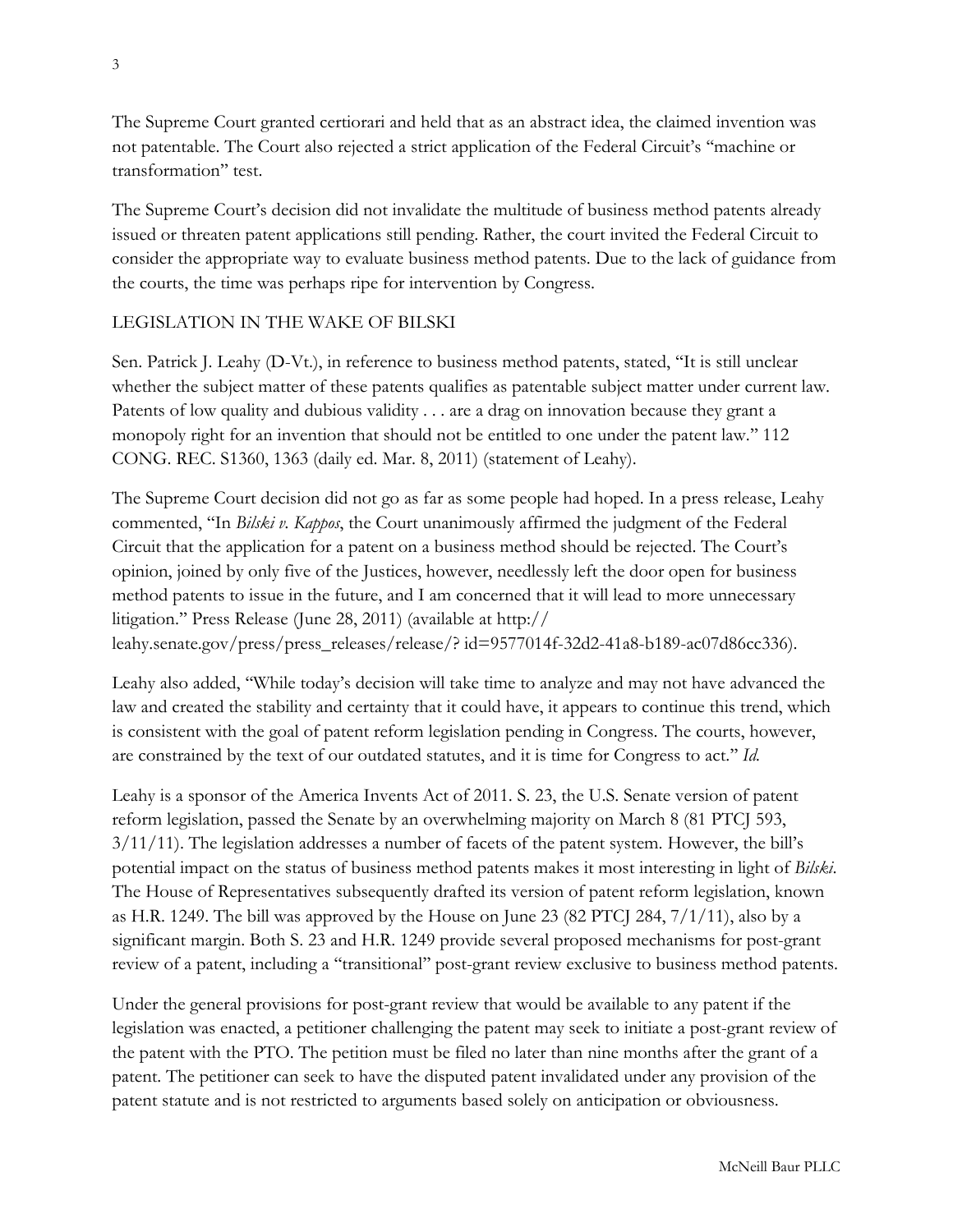Furthermore, in order for a post-grant review to be initiated by the PTO, ''the information presented in the petition, if not rebutted, would demonstrate that it is more likely than not that at least one of the claims challenged in the petition is unpatentable'' and the validity of the patent would be evaluated under the preponderance of the evidence standard. Thus, the preponderance of the evidence standard for review during post-grant review is lower than that of civil litigation, which employs the ''clear and convincing'' standard. *See Microsoft Corp. v. i4i L.P.*, No. 10-290, 98 USPQ2d 1857, slip. op. at 1 (U.S. June 9, 2011) (82 PTCJ 182, 6/10/11).

S. 23 and H.R. 1249 also provide a transitional postgrant review program specific for business method patents claiming a method or corresponding apparatus for performing data processing operations utilized in the practice, administration, or management of a financial product or service. Patents for ''technological inventions'' are excluded; however, this term is undefined.

To initiate a post-grant review under these provisions, the petitioner must have been sued for or charged with infringement of a business method patent. There is no restriction tied to the issuance date of the disputed patent, unlike the general post-grant review procedure described above. Thus, the provision extends the time available to challenge in the PTO financial service patents that have been asserted, although it limits the types of prior art that could be used in a challenge.

The transitional program also provides guidance to the courts on whether to enter a stay in related infringement litigation. The bills encourage stay of the litigation if the post-grant review is filed early and courts can consider whether granting the stay would simplify the issues presented, unduly prejudice the non-moving party, or reduce the burden of litigation, and also consider whether discovery has been completed or a trial date established.

While the House version is quite similar to the Senate version, there are notable differences, however. Under H.R. 1249, an automated teller machine cannot constitute a regular place of business for purposes of establishing venue. S. 23 has no so-called ''ATM exemption.'' Also, under H.R. 1249, the effective period for the transitional post-grant review is eight years, while S. 23 provides for only four years.

### **COMMENTARY**

Although the transitional post-grant review procedure for business method patents was likely a response to perceived shortcomings of the Supreme Court's *Bilski* decision, the AIA still leaves untouched some of the same questions left unanswered by the Supreme Court. For all of Leahy's apparent ire towards business method patents, there is no proposal in either version of the AIA that would make business methods per se unpatentable. More importantly, the AIA provides no guidance on what constitutes patentable business methods and what standards to apply. For example, the AIA exempts patents for ''technological inventions'' without defining what constitutes technology. Such ambiguities will likely lead to further confusion and litigation. So to this end, things remain status quo, despite Congress seeking to succeed where it perceived the courts had failed.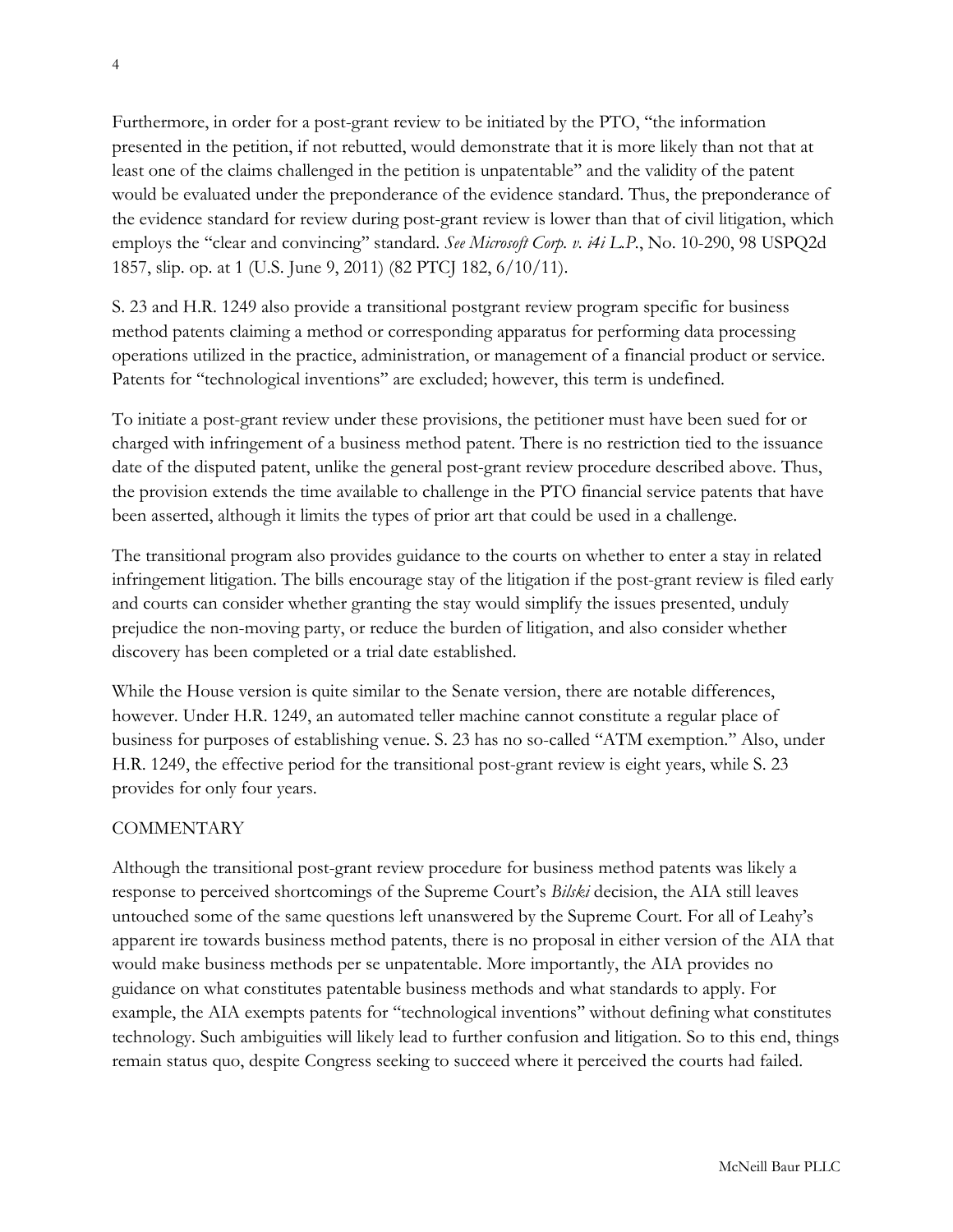While the AIA may fail to advance the law on business method patents, it may serve to improve the overall quality of existing patents. Through the transitional post-grant review, the act provides multiple means to knock out the so-called ''bad'' or ''dubious'' patents that flooded the patent landscape in the wake of *State Street*. Challengers can use the general post-grant review or inter partes review procedures available to patent challengers in all technology areas. Alternatively, if accused of infringing a covered business method patent, challengers benefit from an extended time period to use a modified-version of post-grant review.

Some of the criticisms directed toward business method patents were that they claimed methods already well-known or widely used in the industry. The transitional post-grant review would allow critics, as petitioners, to identify prior art that establishes that these methods were indeed wellknown and present it the PTO, thereby cleaning the landscape.

The AIA also serves as a wake-up call to those seeking patents relevant to the financial services industry. Clearly, financial services industry patents were specifically called out in the transitional post-grant review regulations while patents for technological inventions were carved out. This conforms with PTO guidelines stating that business methods more defined by their technological features may be examined as non-705 applications. Thus, the type of patents that caused so much consternation to the Federal Circuit in the *Bilski* dissent are those specifically targeted by the transitional post-grant review provisions.

On the other hand, the transitional post-grant provisions may raise concerns even for those owning business method patents that clearly do not fall into this ''dubious'' category. One cause for concern is the lower standard of review employed in a post-grant review. A covered business method patent that may survive the clear and convincing standard of civil litigation may be more vulnerable in a post-grant review proceeding. Before bringing suit, a patentee could strengthen its potential position by conducting a thorough pre-litigation analysis and evaluating any potential grounds a challenger could raise.

Another cause for concern for the patentee is the potential delay of enforcement rights, as a postgrant review proceeding may lead to a stay in the related civil litigation. This could lengthen the time that a potential infringer is on the market and/or potentially delay a finding of infringement and payment of royalties. While it may be difficult for a patentee to address these challenges, patentees wishing to enforce covered business method patents should consider filing their actions as soon as possible because they should anticipate additional potential delays due to a petition for post-grant review by the alleged infringer.

The availability of the transitional post-grant review also raises interesting questions for alleged infringers of covered business method patents. An alleged infringer may generally wish to use postgrant review since this proceeding would subject the patent to more scrutiny due to the lower legal standard, and it would provide the alleged infringer with a delay tactic to slow the civil litigation. The alleged infringer, for example, may also decide to pursue post-grant review in an attempt to avoid the costs of litigation, such as very high discovery costs.